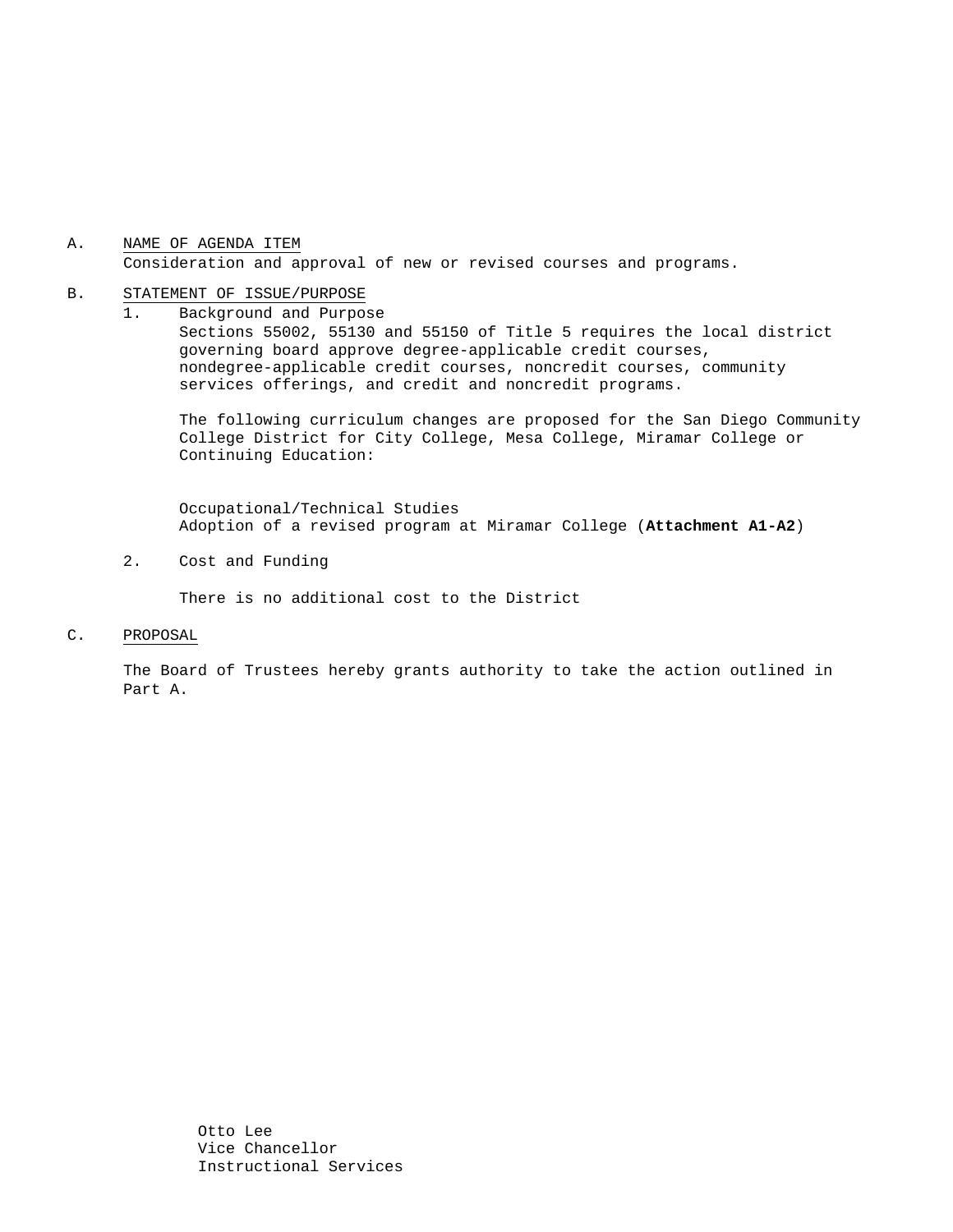# **ACTION**

Adoption of a program revision at Miramar College.

Proposed program revision at Miramar College:

# **Associate in Arts Degree Occupational/Technical Studies**

### **Select At Least One Course From The Following Occupational Courses:**

| <b>Courses Required for the Major:</b><br><b>Units</b> |
|--------------------------------------------------------|
|                                                        |
|                                                        |
|                                                        |
|                                                        |
|                                                        |
| ADJU 201 California Criminal Procedure 3               |
|                                                        |
| BANK 102 Mortgage Brokerage and Banking 4              |
| BANK 104 Principles of Loan Processing 5               |
|                                                        |
|                                                        |
|                                                        |
| BUSE 150 Human Relations in Business 3                 |
|                                                        |
| LEGL 100A Introduction to Paralegalism  1              |
|                                                        |
|                                                        |
| LEGL 110 Legal Writing & Communications 3              |
| LEGL 115 Civil Litigation - Procedures 3               |
|                                                        |
|                                                        |
| <b>MILS 100 Introduction to Military Science or</b>    |
| MILS 101 Introduction to Military Science 2            |
| MILS 110 Leadership Theory and Practice 3              |
| MILS 120 Military Justice, Ethics, and the Law of      |
|                                                        |
|                                                        |
|                                                        |
| PHYE 139 Lifeguard Training - Advanced Swimming 3      |
| PHYE 164 Water Safety Instructor 3                     |
|                                                        |
| REAL 105 Legal Aspects of Real Estate I 3              |
| REAL 110 Principles of Real Estate Appraisal I 3       |
|                                                        |
|                                                        |
|                                                        |
| REAL 130 Real Property Management 3                    |
|                                                        |

| <b>Select At Least One Course and the Remainder</b>      |
|----------------------------------------------------------|
| of Units Needed To Meet the Minimum of 18                |
| from the Following Technical Courses                     |
|                                                          |
| AVIA 105 Introduction to Aviation and Aerospace  3       |
| AVIA 125 Aviation and Airport Management  3              |
| AVIA 128 Group Dynamics for High Risk Teams  3           |
|                                                          |
|                                                          |
|                                                          |
| AVIM 101G General Aviation Technology Theory I  6        |
| AVIM 101H General Aviation Technology Theory II  6       |
| <b>AVIM 102G General Aviation Maintenance Technology</b> |
|                                                          |
| <b>AVIM 102H General Aviation Maintenance Technology</b> |
|                                                          |
| AVIM 103B Aircraft Welding and Sheetmetal                |
|                                                          |
| AVIM 103D Aircraft Landing Gear Systems  3               |
| AVIM 104B Applied Aircraft Welding and Sheetmetal        |
|                                                          |
| AVIM 104D Applied Aircraft Landing GearSystems  1        |
| AVIM 105A Aircraft Cabin Atmosphere Control  1.5         |
| AVIM 106A Aircraft Cabin Atmosphere Control  0.5         |
| AVIM 109A Airframe Electrical Systems  3                 |
|                                                          |
| AVIM 110A Airframe Electrical Systems Laboratory  1      |
|                                                          |
| AVIM 108B Turbine Engines Laboratory  1                  |
| AVIM 109D Aircraft Fire Protection and Digital Logic  1  |
|                                                          |
|                                                          |
|                                                          |
| AVIM 112D Applied Reciprocating Engines II  1            |
|                                                          |
| AVIM 121A Applied Basic D.C. Electronics  1.5            |
|                                                          |
|                                                          |
|                                                          |
|                                                          |
| BIOL 134 Introduction to the Biotechnology Lab  1        |